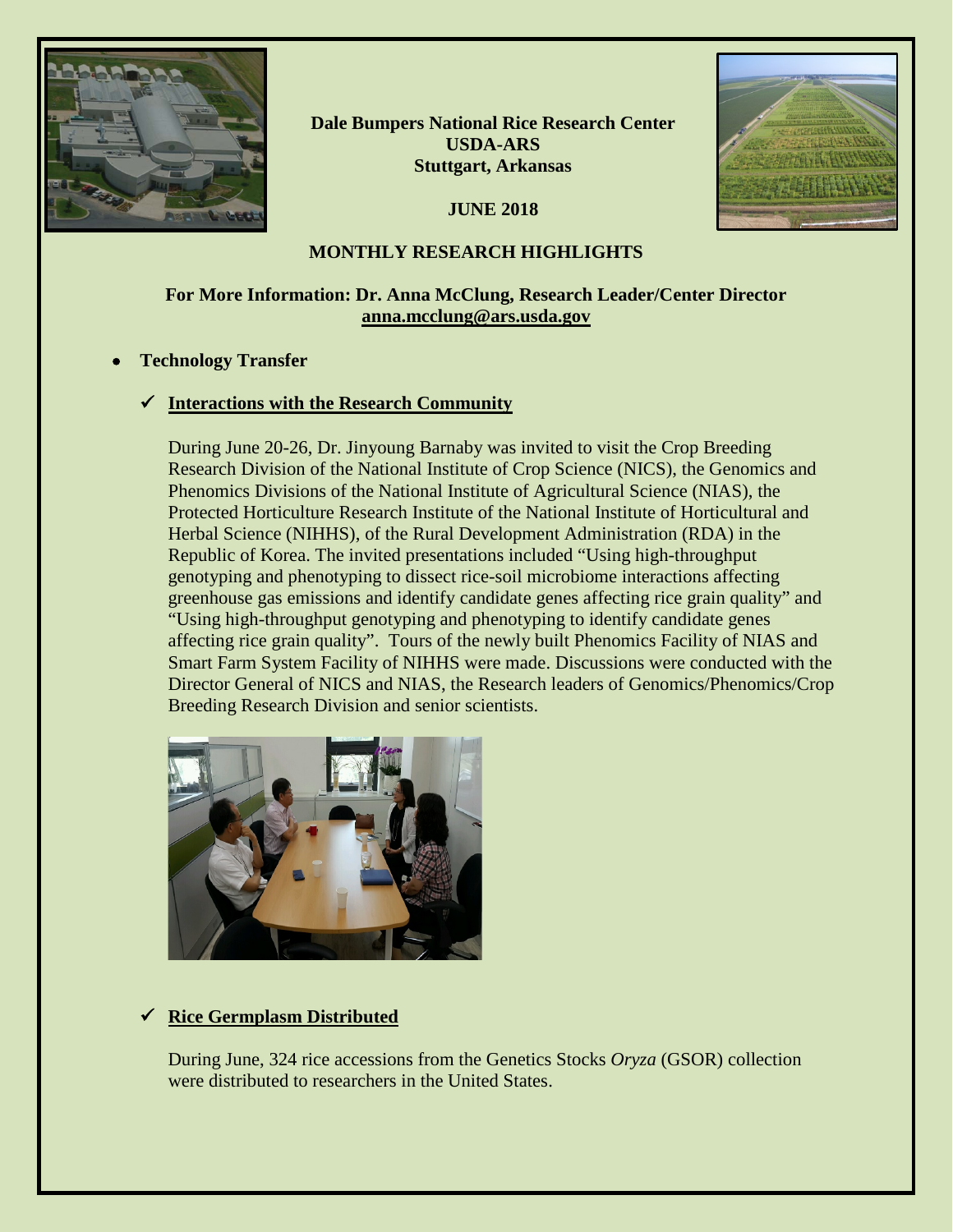#### • **Stakeholder Interactions**

Research conducted by scientists at DBNRRC (Shannon Pinson, Yulin Jia, and Melissa Jia) is featured on the cover of the July/August issue of Crop Science (published online June 21, 2018 at

[https://dl.sciencesocieties.org/publications/cs/tocs/58/4\)](https://dl.sciencesocieties.org/publications/cs/tocs/58/4). The cover caption reads: Rice kernels with internal fissures (right side of photo) are more likely to break during the milling process than intact kernels (left). Breakage of rice during milling reduces incomes of farmers, millers, processors, and international marketers. One common cause of kernel fissuring is the occurrence of rain or dew on mature rice in the field. Reabsorption of moisture into the dry, mature kernels creates internal pressures that can cause stress fissures in the rewetted kernels. Heavy dews occur daily through the rice



harvest season in Arkansas, where about half the US rice is produced. Although fissureresistant cultivars are desired, they have proven difficult to breed for. Two QTLs associated with resistance to kernel fissuring discovered in a new genetic source will help breeders develop rice cultivars that break less due to fissure resistance. Photo by Eric Grunden.

On June 21, 2018, Dr. Anna McClung, Research Geneticist, presented an overview of recent research accomplishments and future research goals of the DBNRRC at the annual meeting of the Mid-South Chapter of the American Society of Farm Managers and Rural Appraisers held in Stuttgart, AR.

#### • **Education and Outreach**

High school student, Ms. Emily Sookaserm, is being mentored by Drs. Ming-Hsuan Chen and Georgia Eizenga as she conducts her senior science project for the Arkansas School for Mathematics, Sciences and the Arts. Emily's research project focuses on identifying quantitative trait loci for the rice grain physical traits of length and width and chalkiness using a rice recombinant inbred line mapping population

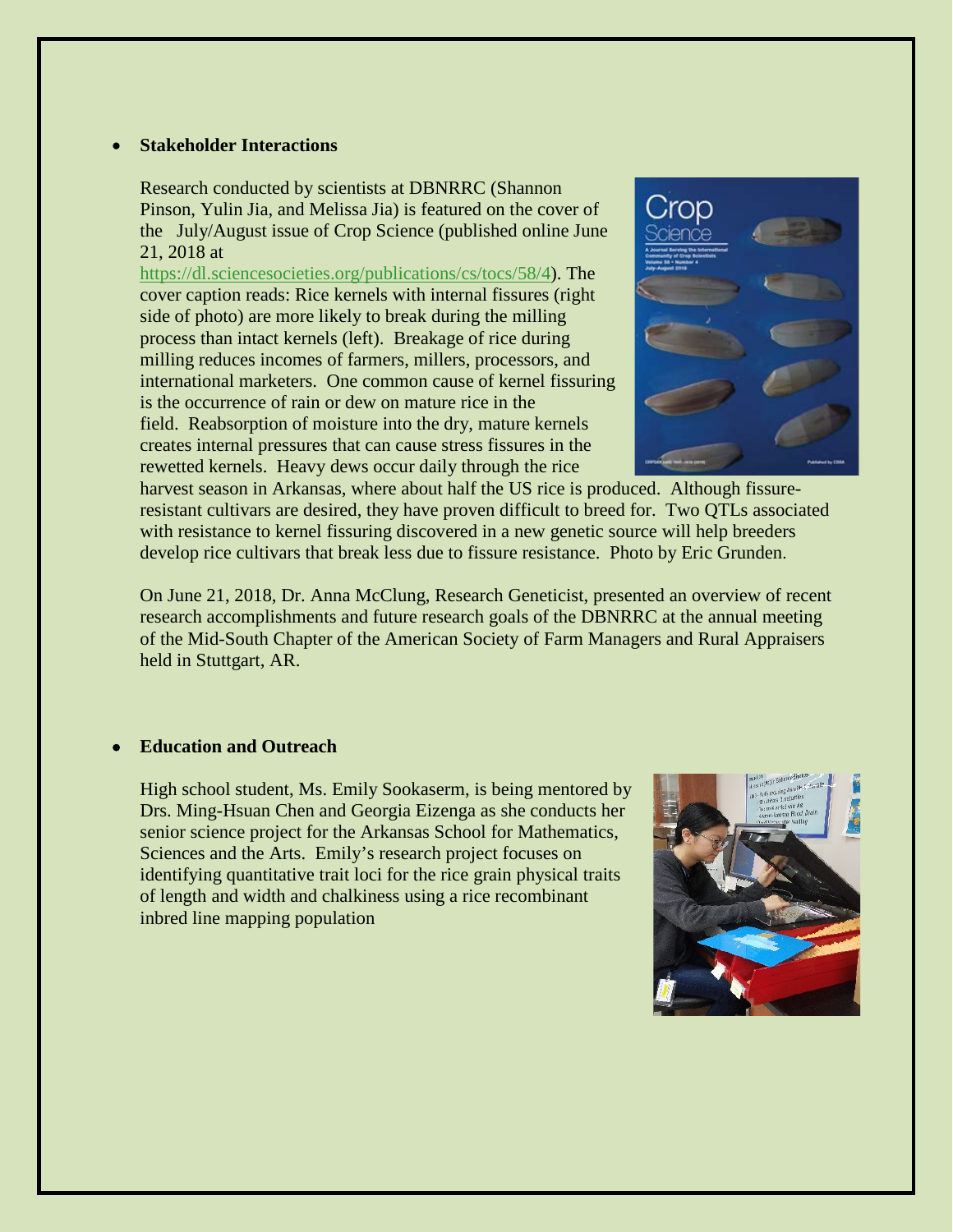On June 5, 2018 the DBNRRC hosted 10 local teachers from five different schools who participated in the "USDA Future Scientists Program", a summer workshop for teachers directed by Dr. Craig Wilson, USDA-ARS Plains Area. As part of the training, each school received a digital microscope and teachers were trained on how to incorporate the digital imaging into classroom experiments. Dr. Anna McClung presented an overview of DBNRRC rice research activities; Dr. Georgia Eizenga discussed the rice germplasm collection, demonstrating trait variation in rice varieties, and suggested ways to use the information in classroom activities; Melissa Jia, Aaron Jackson, Dr. Trevis Huggins, and Brenda Lawrence gave a "hands-on" demonstration of DNA extraction and genetic analysis; and Dr. Jai Rohila made a presentation entitled "Growing Rice with Less Water".



On June 26, 2018, Dr. Yulin Jia, Research Plant Pathologist, and Alan Sites, Biological Science Technician, demonstrated how to evaluate rice seedlings for blast disease reactions to graduate students at University of Arkansas at Pine Bluff (UAPB) (an 1890s institution). The blast fungus was grown at DBNRRC by Tracy Bianco and the rice seedlings were infected at UAPB. The objective of this study is to examine the resistance function of a major blast resistance gene and is a part of thesis research by Mr. Bed Prakash Bhatta.